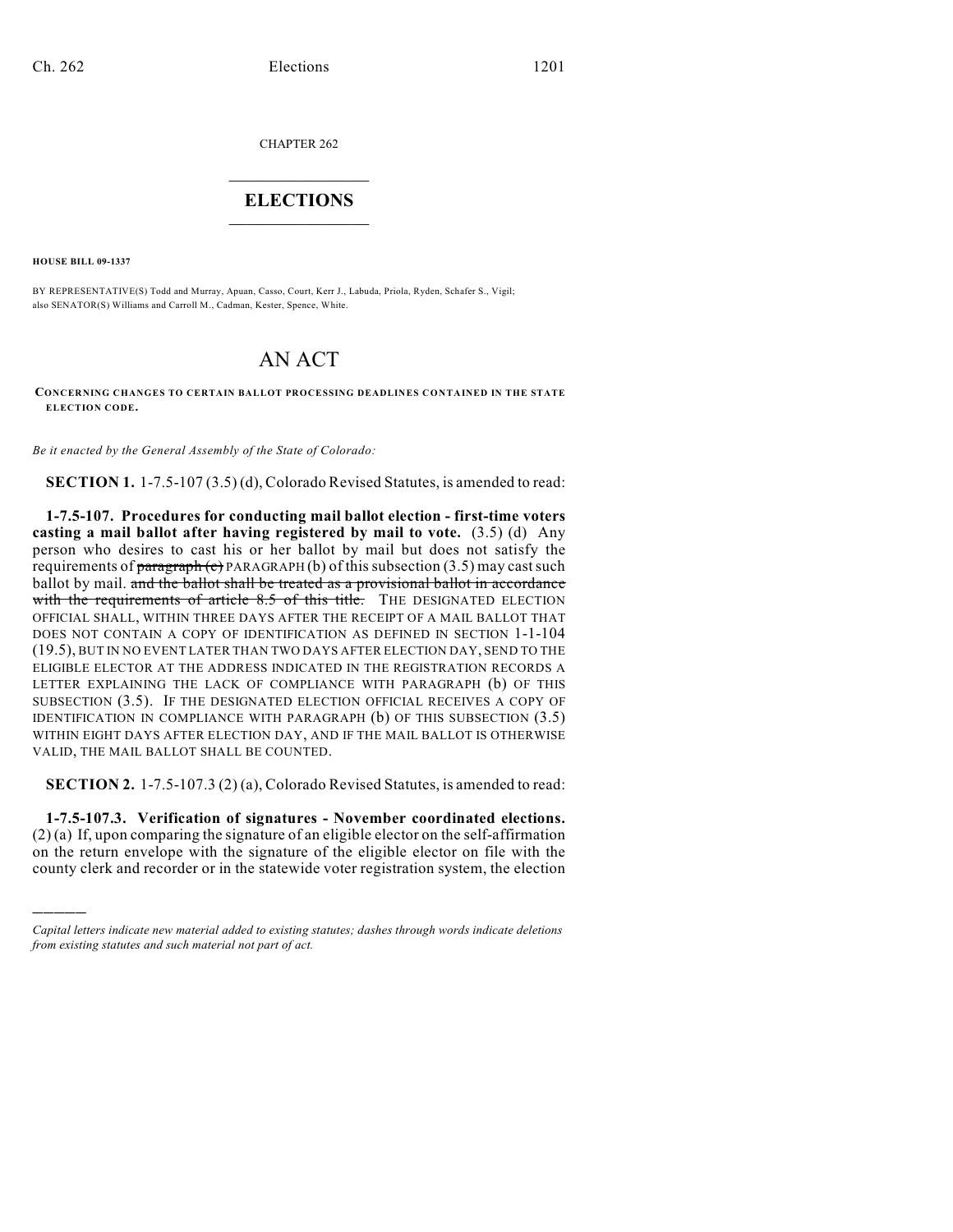1202 Elections Ch. 262

judge determines that the signatures do not match, or if a signature verification device used pursuant to subsection (5) of this section is unable to determine that the signatures match, two other election judges of different political party affiliations shall simultaneously compare the signatures. If both other election judges agree that the signatures do not match, the county clerk and recorder shall, within two THREE days after election day THE SIGNATURE DEFICIENCY HAS BEEN CONFIRMED, BUT IN NO EVENT LATER THAN TWO DAYS AFTER ELECTION DAY, send to the eligible elector at the address indicated in the registration records a letter explaining the discrepancy in signatures and a form for the eligible elector to confirm that the elector returned a ballot to the county clerk and recorder. If the county clerk and recorder receives the form within eight days after election day confirming that the elector returned a ballot to the county clerk and recorder and enclosing a copy of the elector's identification as defined in section 1-1-104 (19.5), and if the ballot is otherwise valid, the ballot shall be counted. If the eligible elector returns the form indicating that the elector did not return a ballot to the county clerk and recorder, or if the eligible elector does not return the form within eight days after election day, the self-affirmation on the return envelope shall be categorized as incorrect, the ballot shall not be counted, and the county clerk and recorder shall send copies of the eligible elector's signature on the return envelope and the signature on file with the county clerk and recorder or in the statewide voter registration system to the district attorney for investigation.

**SECTION 3.** 1-8-111 (1), Colorado Revised Statutes, is amended to read:

**1-8-111. Delivery of mail-in ballots and replacement mail-in ballots.** (1) The mail-in ballot and other materials shall be delivered or mailed to the elector within seventy-two hours after the receipt of the application, if the official ballots are then printed, or, if not then printed, within seventy-two hours after the printed ballots are delivered to the designated election official, BUT NO SOONER THAN TWENTY-TWO DAYS BEFORE EVERY ODD-YEAR, CONGRESSIONAL VACANCY, PRIMARY, AND GENERAL ELECTION. If the mail-in ballot and other materials are mailed, the envelope shall be marked "DO NOT FORWARD" or by any other similar statement that is in accordance with United States postal service regulations. NOTHING IN THIS SUBSECTION (1) SHALL AFFECT ANY PROVISION OF THIS CODE GOVERNING THE DELIVERY OF MAIL OR MAIL-IN BALLOTS TO AN ABSENT UNIFORMED SERVICES ELECTOR, NONRESIDENT OVERSEAS ELECTOR, OR RESIDENT OVERSEAS ELECTOR COVERED BY THE FEDERAL "UNIFORMED AND OVERSEAS CITIZENS ABSENTEE VOTING ACT", 42 U.S.C. SEC. 1973ff ET SEQ.

**SECTION 4.** 1-8-114.5 (2) (a), Colorado Revised Statutes, is amended to read:

**1-8-114.5. Verification of signatures - rules.** (2) (a) If, upon comparing the signature of an eligible elector on the self-affirmation on the return envelope with the signature of that eligible elector on file with the county clerk and recorder or in the statewide voter registration system, the election judge determines that the signatures do not match, or if a signature verification device used pursuant to subsection (5) of this section is unable to determine that the signatures match, two other election judges of different political party affiliations shall simultaneously compare the signatures. If both other election judges agree that the signatures do not match, the county clerk and recorder shall, within two THREE days after election day THE SIGNATURE DEFICIENCY HAS BEEN CONFIRMED, BUT IN NO EVENT LATER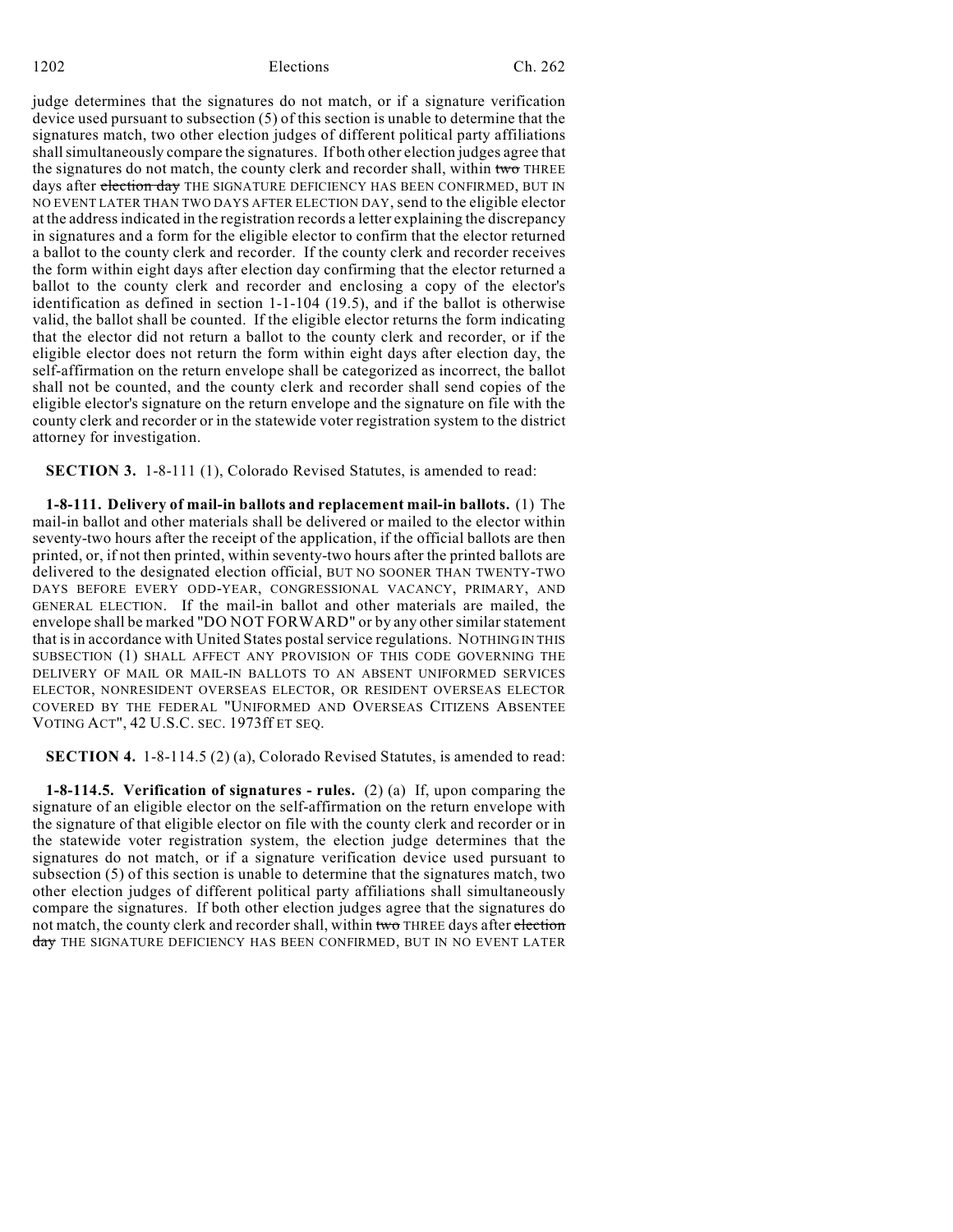## Ch. 262 Elections 1203

THAN TWO DAYS AFTER ELECTION DAY, send to the eligible elector at the address indicated in the registration records a letter explaining the discrepancy in signatures and a form for the eligible elector to confirm that the elector voted, signed the self-affirmation, and returned a ballot to the county clerk and recorder. If the county clerk and recorder receives the form within eight days after election day confirming that the elector voted, signed the self-affirmation, and returned a ballot to the county clerk and recorder and enclosing a copy of the elector's identification as defined in section 1-1-104 (19.5), and if the ballot is otherwise valid, the ballot shall be counted. If the eligible elector does not enclose a copy of the elector's identification as defined in section 1-1-104 (19.5) along with the form, the self-affirmation on the return envelope shall be categorized as incorrect and the ballot shall not be counted. If the eligible elector returns the form indicating that the elector did not vote, sign the self-affirmation, or return a ballot to the county clerk and recorder, or if the eligible elector does not return the form within eight days after election day, the self-affirmation on the return envelope shall be categorized as incorrect, the ballot shall not be counted, and the county clerk and recorder shall send copies of the eligible elector's signature on the return envelope and the signature on file with the county clerk and recorder or in the statewide voter registration system to the district attorney for investigation.

**SECTION 5.** 1-8-302 (2), Colorado Revised Statutes, is amended to read:

**1-8-302. Hours mail-in and early voters' counting place open for receiving and counting ballots.** (2) (a) The election officials at the mail-in and early voters' counting place may receive, cast, and prepare for tabulation mail-in and early voters' ballots delivered and turned over to them by the designated election official.

(b) COUNTING OF THE MAIL-IN BALLOTS MAY BEGIN FIFTEEN DAYS PRIOR TO THE ELECTION AND SHALL CONTINUE UNTIL COUNTING IS COMPLETED.

(c) Counting of the mail-in and early voters' ballots may begin ten days prior to the election and SHALL continue until counting is completed.

(d) The election officials in charge of the mail-in AND EARLY VOTERS' ballot counting place shall take all precautions necessary to ensure the secrecy of the counting procedures, and no information concerning the count shall be released by the election officials or watchers until after 7 p.m. on election day.

**SECTION 6.** 1-8.5-105 (3) (a), Colorado Revised Statutes, is amended to read:

**1-8.5-105. Verification of provisional ballot information - counting procedure.** (3) (a) If a provisional ballot affidavit is not signed, the designated election official shall send a letter to the elector no WITHIN THREE DAYS AFTER THE SIGNATURE DEFICIENCY HAS BEEN CONFIRMED, BUT IN NO EVENT later than two days after the election, informing the elector that the affidavit was not signed and that the provisional ballot cannot be counted unless the affidavit is signed. The letter shall state that the elector may come to the office of the county clerk and recorder to sign the provisional ballot affidavit no later than eight days after the election.

**SECTION 7. Act subject to petition - effective date.** (1) Except as set forth in subsection (2), this act shall take effect at 12:01 a.m. on the day following the